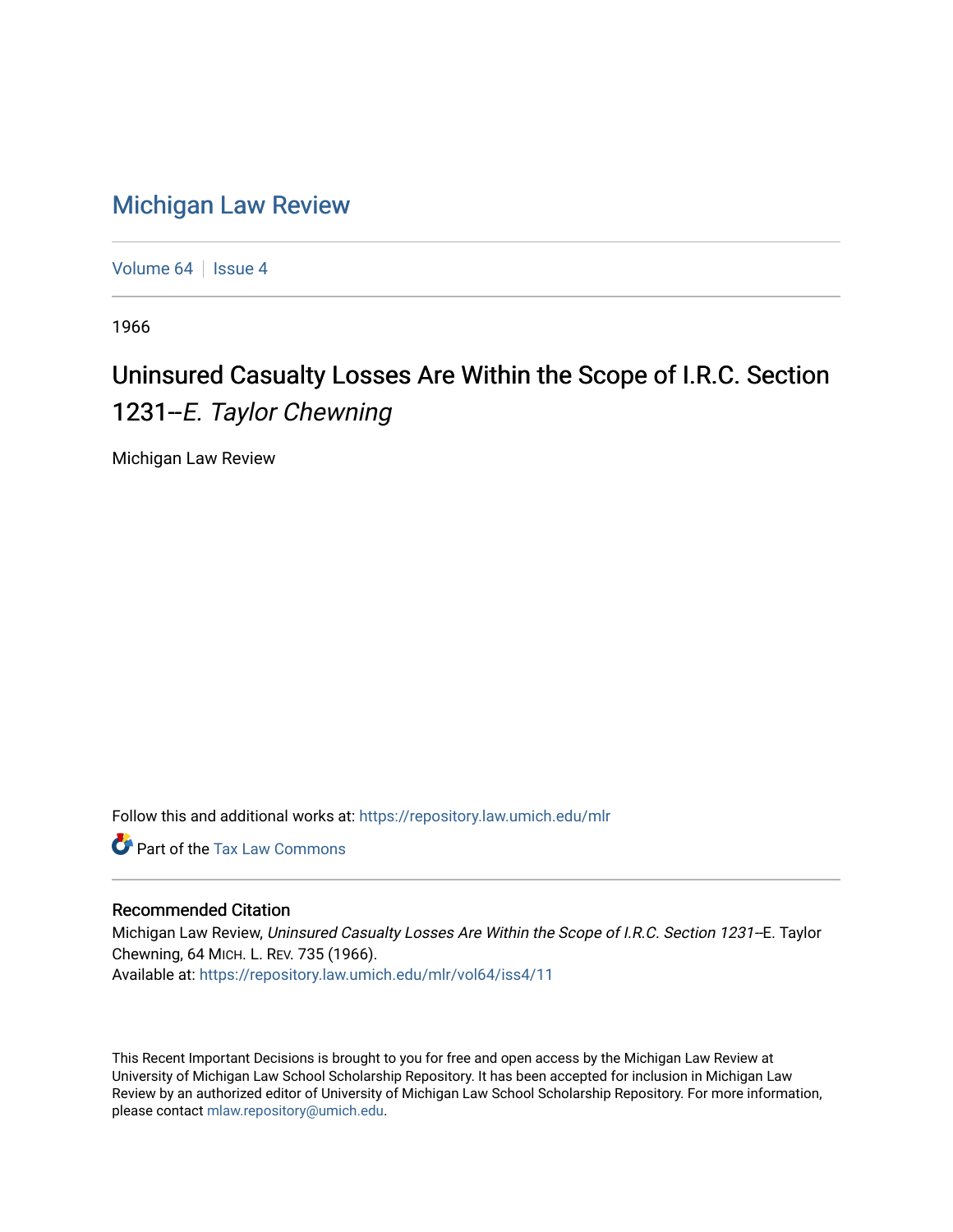## **Uninsured Casualty Losses Are Within the Scope of I.R.C. Section 1231-E.** *Taylor Chewning\**

Petitioners reported<sup>1</sup> profits from the sale of breeding cattle as a long-term capital gain under section 1231 of the Internal Revenue Code.2 In the same return, petitioners deducted from ordinary in-

<sup>• 44</sup> T.C. 678 (1965), *appeal docketed,* P-H FED. TAX SERV. lf 56491 (1th Cir., Nov. 12, 1965) (hereinafter cited as principal case).

<sup>1.</sup> Petitioners are husband and wife, who filed a joint federal income tax return for the taxable year in question (1960).

<sup>2.</sup> Section 123l(a) of the 1951 Internal Revenue Code provides in part:

<sup>&</sup>quot;(a) GENERAL RULE-If, during the taxable year, the recognized gains on sales or exchanges of property used in the trade or business, plus the recognized gains from the compulsory or involuntary conversion (as a result of destruction in whole or in part, theft or seizure, or an exercise of the power of requisition or condemnation or the threat or imminence thereof) of property used in the trade or business and capital assets held for more than 6 months into other property or money, exceed the recognized losses from such sales, exchanges, and conversions, such gains and losses shall be considered as gains and losses from sales or exchanges of capital assets held for more than 6 months. If such gains do not exceed such losses, such gains and losses shall not be considered as gains and losses from sales or exchanges of capital assets. For purposes of this subsection-

<sup>&</sup>quot;(2) losses upon the destruction, in whole or in part, theft or seizure, or requisition or condemnation of property used in the trade or business or capital assets held for more than 6 months shall be considered losses from a compulsory or involuntary conversion.

<sup>&</sup>quot;In the case of any property used in the trade or business and of any capital asset held for more than 6 months and held for the production of income, this subsection shall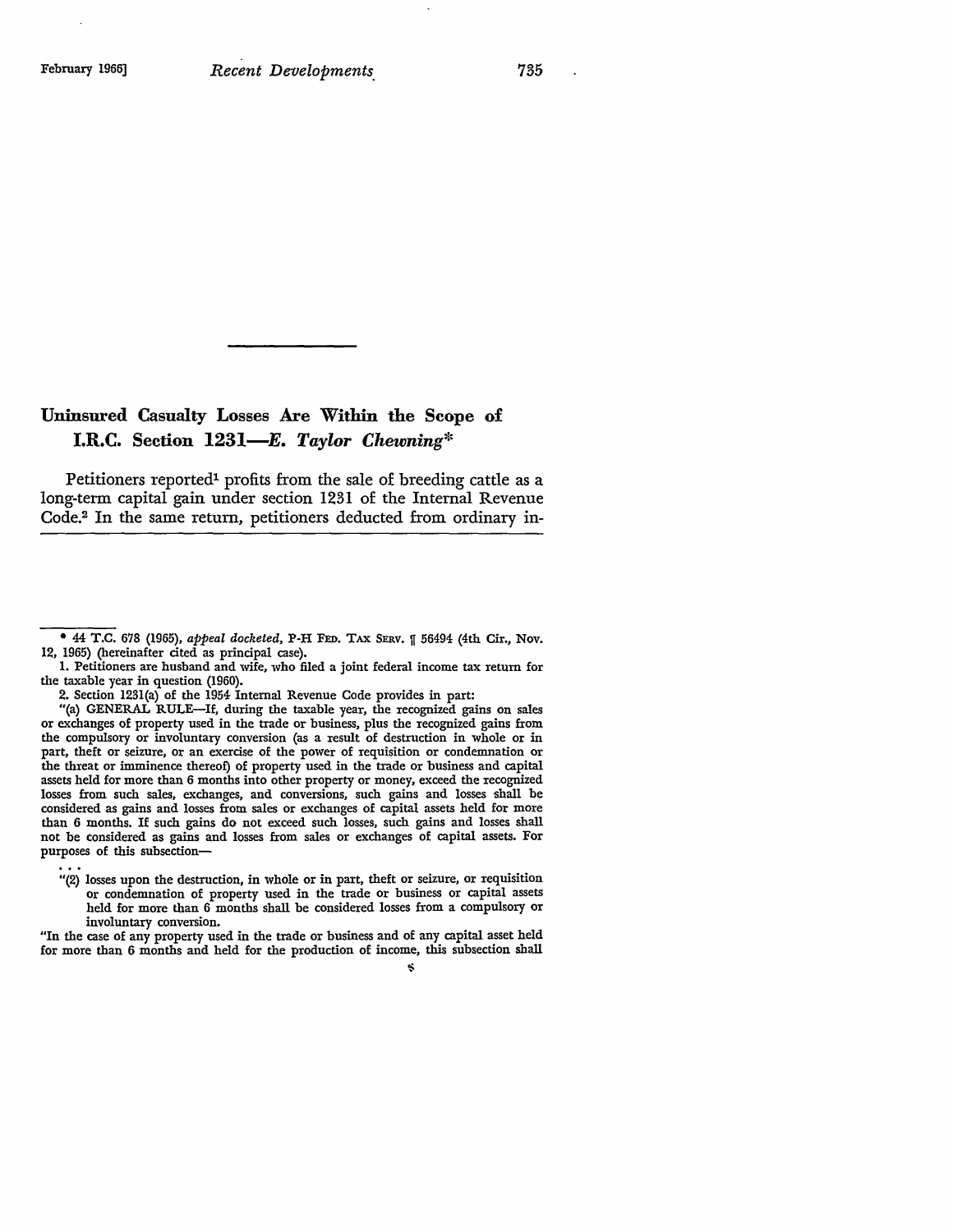### 736 *Michigan Law Review* [Vol. 64

come, under section  $165(c)(3)$ ,<sup>3</sup> losses sustained from the destruction of their uninsured residential shrubbery. The Commissioner disallowed the casualty-loss deduction from ordinary income, ruling that the loss was subject to the netting provisions of section 1231 and that, since the sale profits exceeded the casualty losses, the loss was to be characterized as a capital loss to be offset against the capital gain. Contrary to previous federal court decisions,4 the Tax Court sustained the Commissioner's position, holding that uninsured casualty losses of capital assets held £or more than six months and neither used in the taxpayer's trade or business nor held for the production of income are subjecf to section 1231.

With respect to individuals, uncompensated losses are traditionally deductible under section  $165(c)(3)$  if incurred as a result of fire, storm, shipwreck, or other casualty.5 Petitioner's loss, which was caused by a severe snowstorm, falls squarely within this provision and therefore, absent other considerations, would be deductible from ordinary income. The Tax Court recognized the applicability of section 165,6 but nevertheless maintained that section 165 was preempted by section 1231, which requires the netting of all recognized gains and losses from (1) sales or exchanges of depreciable and real property used in the taxpayer's trade or business,7 (2) compulsory

not apply *to* any loss, in respect of which the taxpayer is not compensated for by insurance in any amount, arising from fire, storm, shipwreck, or other casualty, or from theft."

3. Section 165 of the Code provides in part:

"(a) GENERAL RULE-There shall be allowed as a deduction any loss sustained during the taxable year and not compensated for by insurance or otherwise.

"(c) LIMITATION ON LOSSES OF INDIVIDUALS-In the case of an individual, the deduction under subsection (a) shall be limited to-

"(1) losses incurred in a trade or business;

- "(2) losses incurred in any transaction entered into for profit, though not connected with a trade or business; and
- "(3) losses of property not connected with a trade or business, if such losses arise from fire, storm, shipwreck, or other casualty, or from theft.  $\ldots$ .

4. See Maurer v. United States, 284 F.2d 122 (10th Cir. 1960); Killebrew v. United States, 234 F. Supp. 481 (E.D. Tenn. 1964); Morrison v. United States, 230 F. Supp. 989 (E.D. Tenn. 1964); Oppenheimer v. United States, 220 F. Supp. 194 (W.D. Mo. 1963); Hall v. United States, Civil No. 4218, E.D. Tenn., Aug. 22, 1964.

5. See note 3 *supra.* 

6. Indeed, to fall within § 1231, a loss *must* first come within § 165, since § 1231(a)(I) provides that "in determining under this subsection whether gains exceed losses, . the losses described therein shall be included only if and to the extent taken into account in computing taxable income  $\ldots$ ." See Treas. Reg. § 1.1231-1(g) Ex. 3 (1957).

7. Section 123l(b) provides in part:

"(I) GENERAL RULE-The term 'property used in the trade or business' means property used in the trade or business, of a character which is subject to the allowance for depreciation provided in section 167, held for more than 6 months, and real property used in the trade or business, held for more than 6 months, which is not-

**"(A)** property of a kind which would properly be includible in the inventory of the taxpayer if on hand at the close of the taxable year,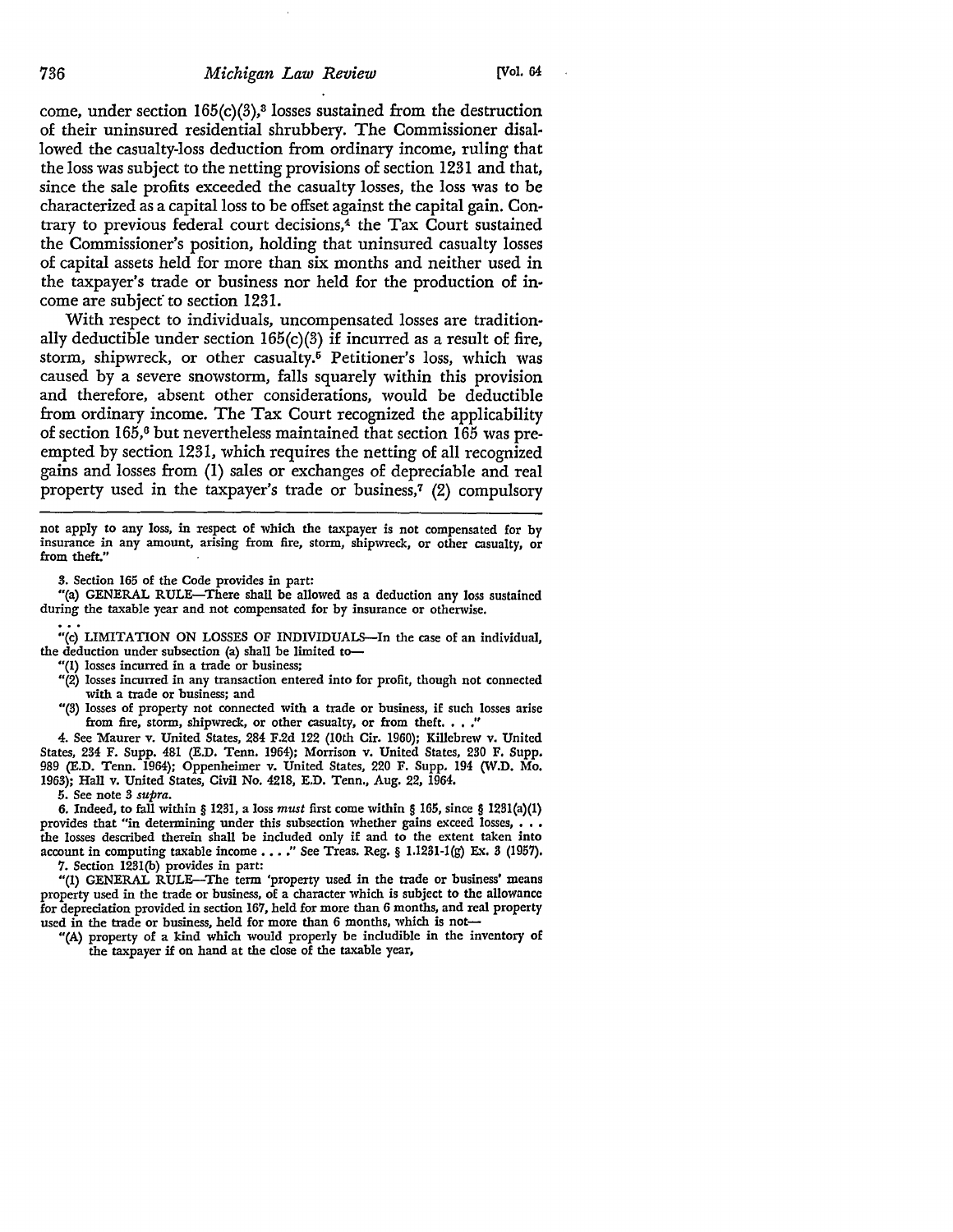or involuntary conversions of such property, and (3) compulsory or involuntary conversions of capital assets held more than six months. The section stipulates that if the gains exceed the losses, each transaction will be characterized as a "capital" transaction, whereas if the losses exceed the gains, each will be characterized as resulting in an ordinary loss or an ordinary gain.

Petitioners' contention that their loss did not fall within section 1231 is understandable, for a careful analysis of section 1231 leaves unresolved the issue of whether there is a conversion, within the meaning of that section, when the loss is *wholly uncompensated* by insurance or otherwise. First, the language of the statute itself is ambiguous. Section 1231(a) speaks of "the recognized gains from the compulsory or involuntary conversion ... of capital assets ... *into other property or money"*8 and "the recognized losses from such ... conversions." Subsection (2), however, merely states that "losses upon ... destruction, in whole or in part, theft or seizure, or requisition or condemnation ... shall be considered losses from a compulsory or involuntary conversion," omitting the qualifying phrase, "into other property or money." One could logically contend that the use of the phrase "into other property or money" in section 1231(a) was designed to limit the scope of the section to those losses for which there was at least some compensation. On the other hand, it may be argued with equal logic that the omission of the qualifying phrase in subsection (2), which specifically enumerates the losses which are to be considered losses from conversions, is indicative of an intent to extend the definition of conversion, in the case of losses, to those for which there is no *quid pro quo.* 

Second, the legislative history of section 1231 is not helpful in determining whether compensation by money or other property is a material element of the definition of conversion, for neither the purpose of the section nor the contemporary explanation for its enactment goes to this question. The predecessor of section 12319 was added to the 1939 Code in 1942 to allow taxpayers whose property had been seized, destroyed, or condemned by the government a capital gain rather than an increase in ordinary income, because the involuntary gains which were realized in these transactions were frequently not indicative of an increased ability to replace converted property, and, in addition, because such involuntary gains were subjected to the higher tax rates prevailing during the war years.10 The

10. See 3B MERTENS, FEDERAL INCOME TAXATION § 22.123 (1958); SURREY&: WARREN, FEDERAL INCOME TAXATION 714 n.l (1960).

<sup>&</sup>quot;(B) property held by the taxpayer primarily for sale to customers in the ordinary course of his trade or business . . . ."

<sup>8.</sup> Emphasis added.

<sup>9.</sup> Int. Rev. Code of 1939, § 117(j).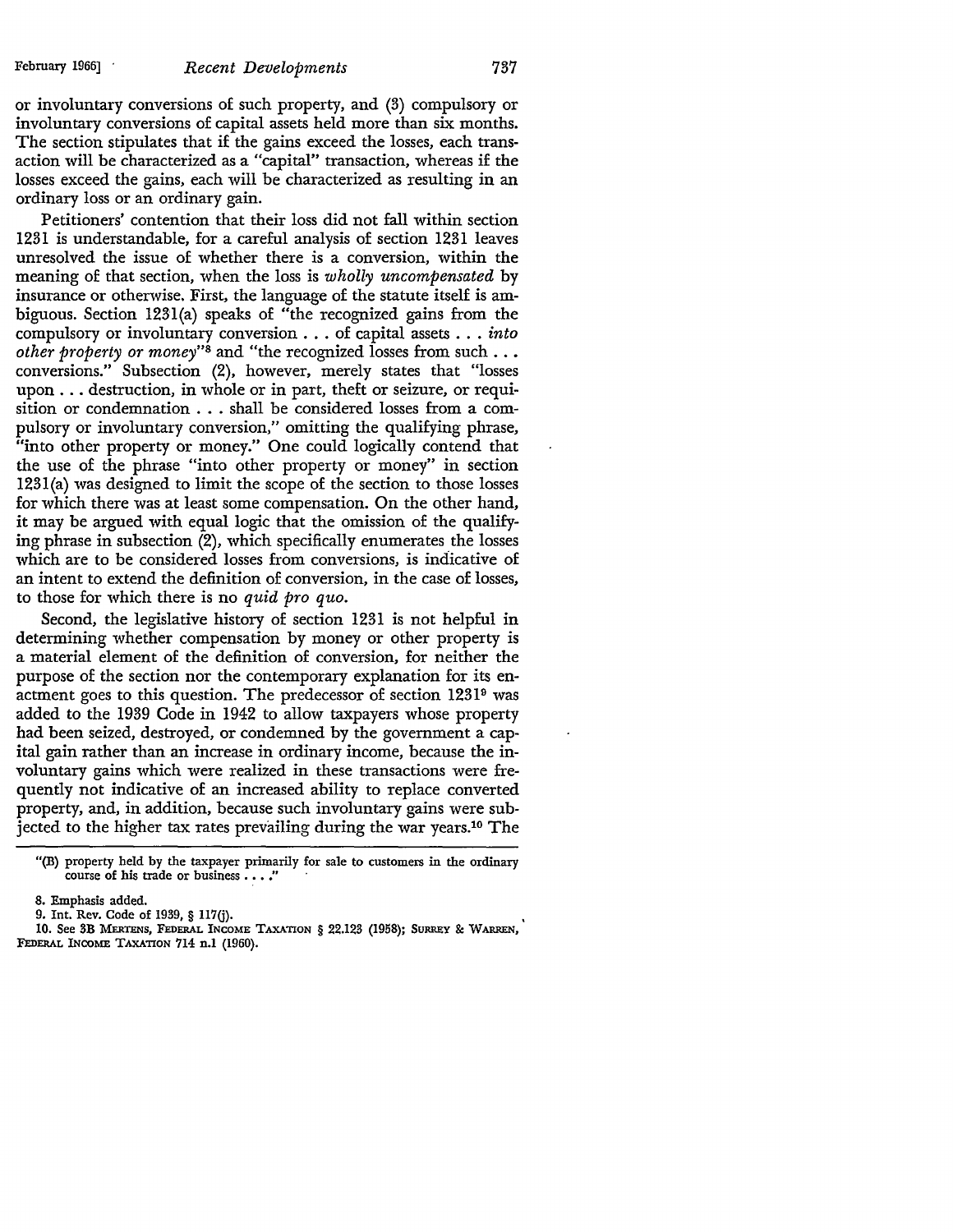discussion of "involuntary conversions" in the committee reports accompanying the bill is based on the presumption that the destruction, requisition, or condemnation would be covered by insurance or otherwise,<sup>11</sup> but Congress was then preoccupied with justifying its extension of capital treatment of net gains and not with its continuation of ordinary treatment of net losses. In addition, it should be noted that despite the limited circumstances of, or motivation for, its origin, the section was phrased in general terms which are susceptible to broad interpretation.

The third source of uncertainty stems from an interpretative dispute between the Internal Revenue Service and the federal courts. The Service has consistently maintained that compensation in money or other property is not a prerequisite to the inclusion of a loss within section 1231. Following the enactment of the section, the Regulations noted that losses incurred as a result of destruction, theft, seizure, requisition, or condemnation of capital assets are included "whether or not there was a conversion of such property into money or other property."<sup>12</sup> Although the Regulations construing section 1033, the only other section of the Code dealing with involuntary conversions, adhere to the concept of compensation as a material element of a conversion,<sup>13</sup> these regulations are not inconsistent with those of section 1231, for section 1033 concerns only gains while section 1231 includes both gains and losses. Although compensation must necessarily be received if the transaction is to result in a gain, compensation is not a necessary element when the transaction results in a loss.

The majority of the federal courts, on the other hand, have taken a position contrary to that of the Service.14 In the leading case 0£ *Maurer v. United States,15* the Court of Appeals for the Tenth Circuit held that where a taxpayer does not receive money or other property as compensation for a loss, the loss cannot be considered a "conversion" within the meaning of section 1231. The court noted that section 1231 is "contextually similar to the sections dealing with capital gains and losses"16 and reasoned that whereas a compensated loss is a "taxable event closely akin to a 'sale or exchange,' albeit an involuntary one,''17 a wholly uncompensated loss presents a distin-

13. Treas. Reg. § I.1033(a)-l (1957) states: "An 'involuntary conversion' may be a conversion into similar property or into money or into dissimilar property."

14. See cases cited note 4 *supra.* 

17. *Ibid.* 

<sup>11.</sup> H.R. REP. No. 2333, 77th Cong., 2d Sess. 53-54 (1940), 1942-2 CuM. BULL, 372, 415. Two of the examples which are noted are the gains from the sale of trawlers used in the taxpayer's business and gains from the proceeds of insurance on destroyed property.

<sup>12.</sup> Treas. Reg. 103 (1939 Code),§ 19.117-7 (1943), 1943 CuM. BULL, 314, 327.

<sup>15. 284</sup> F.2d 122 (10th Cir. 1960), *nonacq.,* Rev. Rul. 61-54, 1961-1 CUM, BULL, 398, 16. 284 F.2d at 124.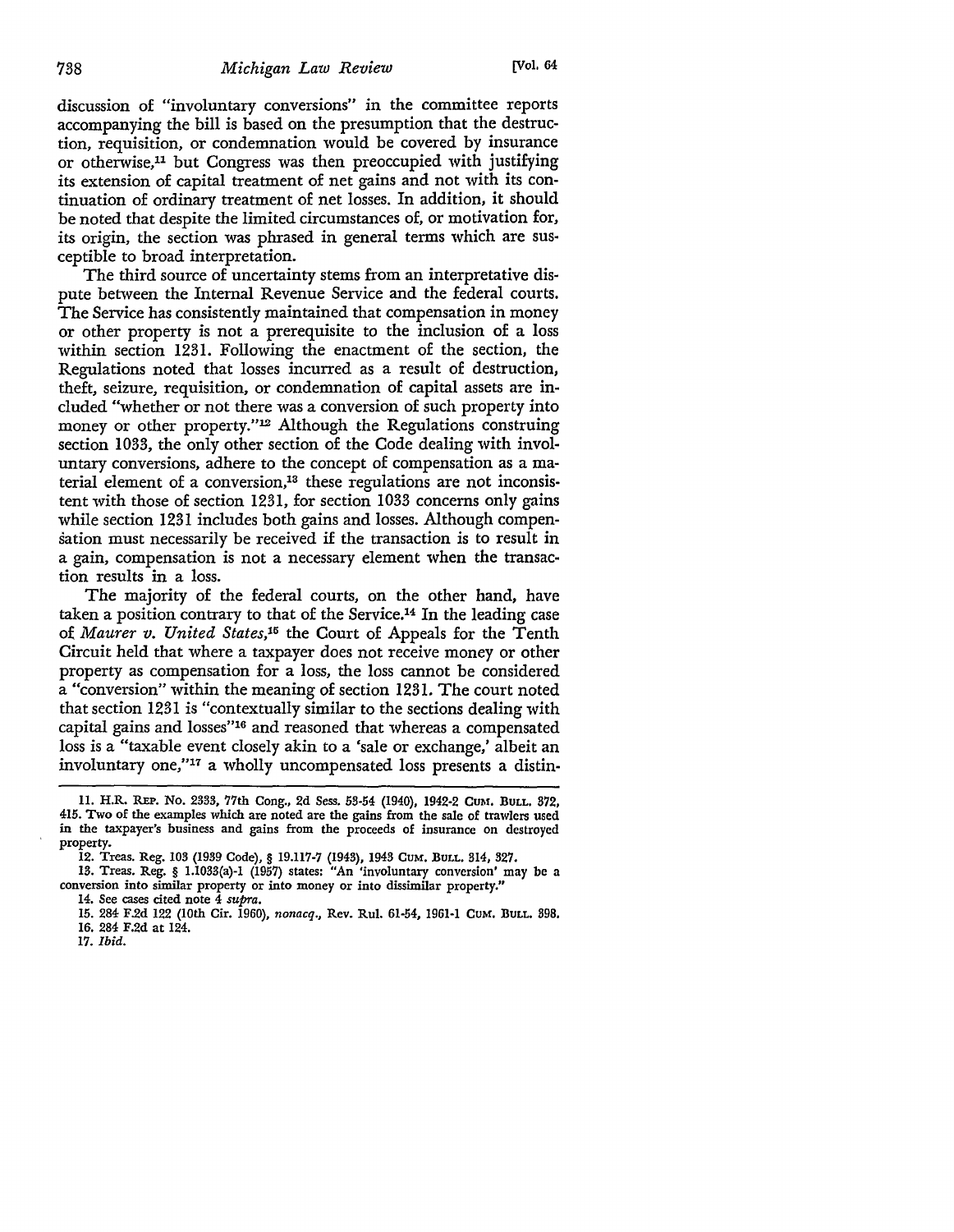#### February 1966] *Recent Developments* 739

guishable factual situation. This reasoning, however, fallaciously assumes that Congress is bound by the "sale or exchange" rule of section 1222 and would be unable to extend capital-gain treatment unless the transaction were "akin to a 'sale or exchange.' "18 The court's treatment of the Regulations presents an additional difficulty. The court dismissed the Regulations as being "inapplicable" on the ground that the. Regulations deal only with conversions, while the jury had determined that the loss in question was a casualty loss.<sup>19</sup> By distinguishing the Regulations in such a situation, the court in effect declared them invalid, despite its recognition of the presumption of the validity of the Regulations in statutory construction.20

Thus, the legislative, administrative, and judicial treatment of section 1231 has failed to produce a rational, consistent articulation of the scope of the section. More recent legislative developments, however, have dealt specifically with this question, and have consistently supported the position taken by the Service. In 1958, Congress amended section 1231 to exclude specifically from the scope of the section uncompensated losses, but *only* with respect to the loss of property used in a trade or business and capital assets held for the production of income.<sup>21</sup> The amendment was enacted to alleviate an undue hardship on business taxpayers who choose, because of special characteristics of their businesses, to be self-insurers;<sup>22</sup> not only are their losses total losses, but, more important, the premiums they would have paid to an outside insurer could have been deducted from ordinary income under section 162 as an ordinary and necessary business expense.23 Although the self-insurers· of *non-business* capital assets also suffer a total loss, their premiums, had they

19. 284 F.2d at 124.

20. The weight to be accorded the Regulations is, of course, open to dispute. Given the ambiguity of § 1231, it is debatable whether the Regulations should be given greater or lesser weight. In addition, it should be noted that the Regulation in question has remained in force, with insignificant modifications, for twenty-two years and was in effect in 1954 when Congress reenacted § 117(j) as § 1231. However appropriate this question may be in this context, the Tax Court's decision in the principal case nevertheless ultimately disposes of the question without significant reliance on the Regulations.

21. Technical Amendments Act of 1958, § 49(a), Pub. L. No. 85-866, 72 Stat. 1606. See INT. REV. CODE OF 1954, § 1231(a). The relationship between this amendment and *Maurer* is quite curious. The loss in *Maurer* occurred in 1954, the amendment was passed in 1958, and the *Maurer* decision was rendered in 1960. The holding in *Maurer*  may be strictly limited to its facts since, because of the date of the loss, the court in 1960 was forced to apply pre-1958 law.

22. See S. REP. No. 1983, 85th Cong., 2d Sess., 1958-3 CuM. BULL. 995-96.

23. See INT. REV. CODE OF 1954, § 162: "There shall be allowed as a deduction all the ordinary and necessary expenses paid or incurred during the taxable year in carrying on any trade or business  $\dots$ .

<sup>18.</sup> See, *e.g.*, INT. REV. CODE OF 1954, §§ 1232, 1234-35, 1240-41. Moreover, there is some question whether the "sale or exchange" rule is either necessary or desirable. See 3B MERTENS, FEDERAL INCOME TAXATION § 22.91 (1958); SURREY & WARREN, FEDERAL INCOME TAXATION 655-56 (1960).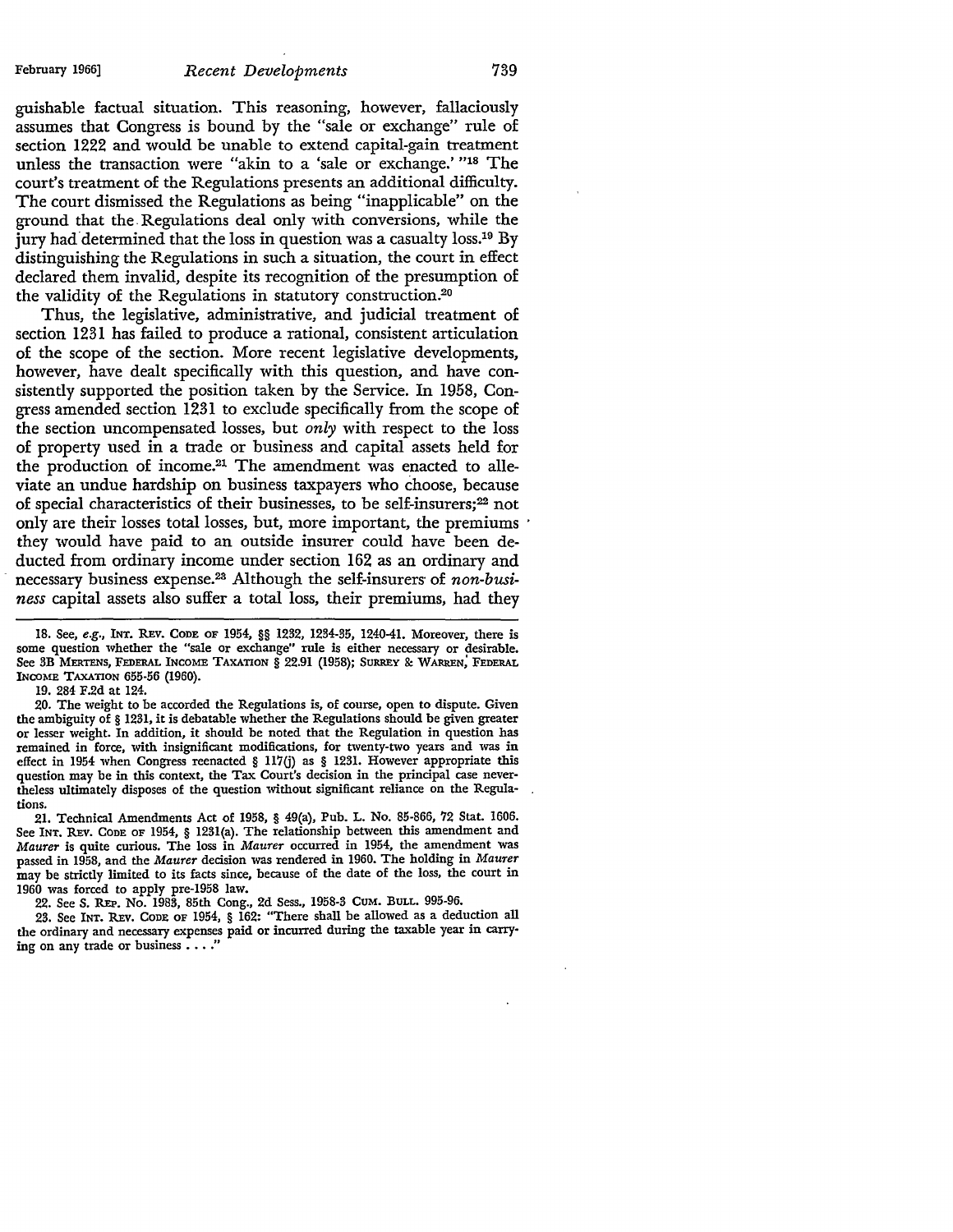chosen to insure their property, would not have been deductible under section 162 or any other provision of the Code.24 Hence, the underlying rationale of excluding uncompensated business losses is not applicable to uncompensated non-business casualty losses. Thus, since Congress assumed that under pre-1958 law all losses from destruction, requisition, or condemnation were included within section 1231, and since the language of the exclusionary· clause is specifically limited to business and income-producing assets, it is clear, at least since the 1958 amendment, that uncompensated non-business casualty losses are within the scope of section 1231.25

Moreover, during the past session of Congress the question was raised again, and in August 1965 the House of Representatives passed H.R. 7502,<sup>26</sup> which would amend section  $1231(a)(2)$  to state explicitly that losses, for the purpose of section 123l(a), include wholly uncompensated casualty losses. The committee report on H.R. 7502 notes that the purpose of the amendment is to make it clear, despite *Maurer,* that losses from destruction, theft, seizure, requisition, or condemnation are to be offset against gains treated as capital gains pursuant to section 1231 except to the extent that such losses are explicitly excluded by the 1958 amendment.<sup>27</sup> Although the report concludes with the statement that "no inference should be drawn from this amendment, or its effective date . . .''28 as to treatment of casualty losses arising prior to the enactment of the bill, the report, read in its entirety, assumes that H.R. 7502 codifies rather than changes the law.29 Passage of the bill by the Senate would thus be, in effect, an explicit affirmation of the Tax Court's decision in the principal case.

The Tax Court's interpretation of section 1231 is both logical and desirable. The philosophy of the provision is to entitle the taxpayer to the best of two worlds, but not to dispense unwarranted preferential treatment. Absent section 1231, net gains from involuntary conversions would be treated as ordinary income, and net losses would be treated as ordinary losses.<sup>30</sup> With section 1231, net gains are taxed at capital rates while net losses continue to be deducted from ordinary income. Congress could have permitted capital treatment for each gain and ordinary treatment for each loss occurring in the same year, but chose instead to establish a netting provision, thereby indicating its intention to limit the preferential capital-gain

*I* 

<sup>24.</sup> INT. REv. CODE OF 1954, § 262.

<sup>25.</sup> See 1958-3 CuM. BuLL., *supra* note 22, at 1124-25.

<sup>26.</sup> H.R. 7502, 89th Cong., 1st Sess. (1965). The bill was passed by the House on August 3, and referred to the Senate Finance Committee on August 4, 1965.

<sup>27.</sup> H.R. REP. No. 556, 89th Cong., 1st Sess. 4 (1965).

<sup>28.</sup> *Id.* at 5. The amendment is to apply to losses sustained after the date of its enactment.

<sup>29.</sup> *Id.* at 4.

<sup>30.</sup> See INT. REv. CODE OF 1954, § 1222.